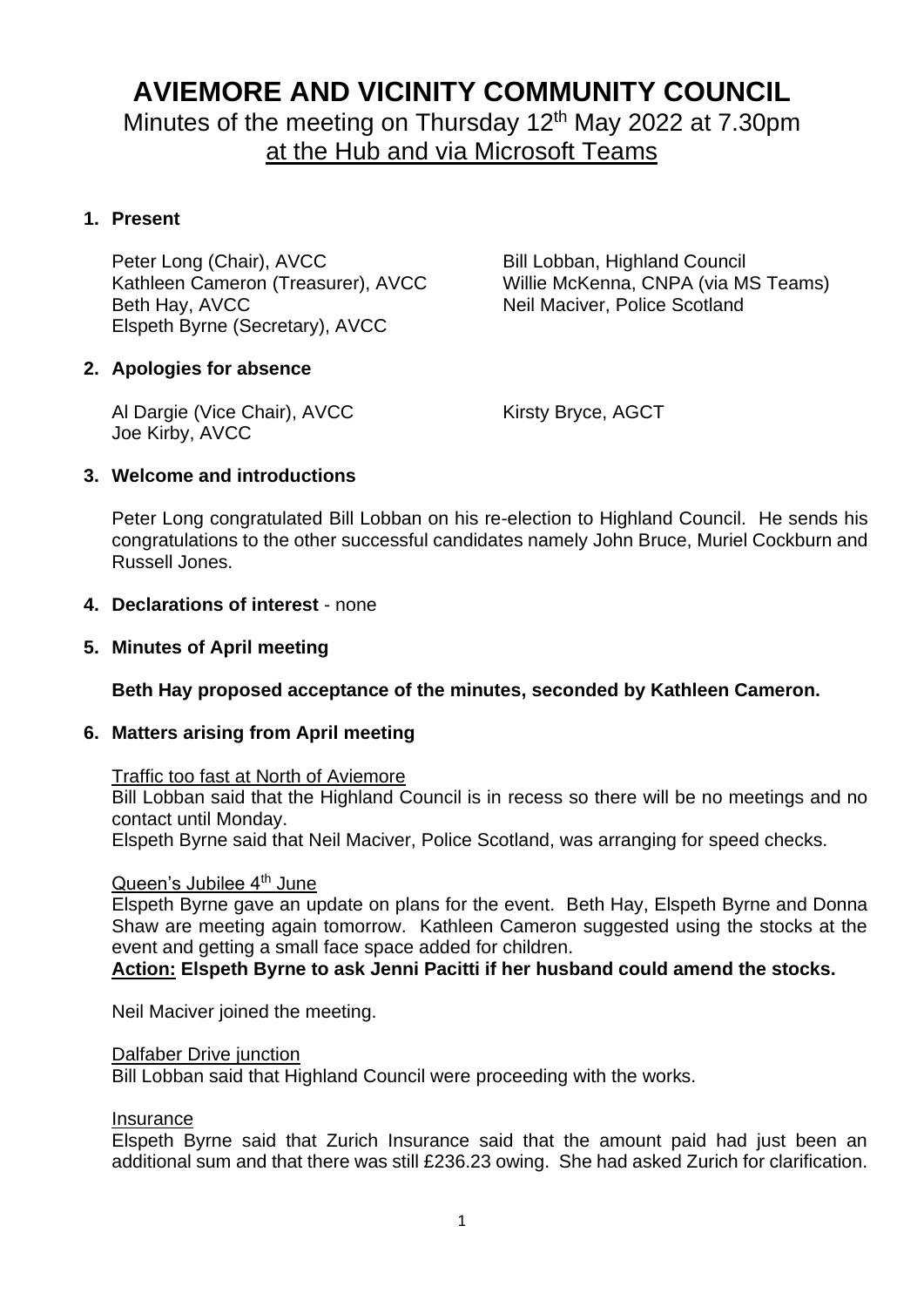## Emergency planning

Peter Long said that it had been difficult to get a group together. Elspeth Byrne had not applied to SSEN for funds for MS Teams licenses as the free version would suit our needs. The template from Carole Butler had been distributed and an updated template would be distributed when provided.

#### **RothiemurchusTriangle**

Peter Long had received a copy of the lease documents from John Grierson.

Draft response to Murdo Fraser's Bill on Fly Tipping

Beth Hay and Elspeth Byrne had prepared a draft response. Bill Lobban said that if responsibility was taken away from the land owner, then this would have a terrible impact on the council. Neil Maciver said that two pieces of evidence are required and the driver of the vehicle has to be identified, not just the company they are working for.

**Action: Elspeth Byrne to amend point 4 and submit response.**

#### **7. Treasurer's report**

The Treasurer's report had been distributed prior to the meeting. Kathleen Cameron said that two craft fairs were being held on the Village Green per month. She said that the new electricity sockets were a great improvement.

## **Elspeth Byrne proposed acceptance of the report, seconded by Beth Hay.**

#### **8. Police report**

Neil Maciver said that there had been 111 incidents from 14/4/2022 to 11/5/2022 and gave a description of the types of incidents. He said that there had been no more cycle thefts.

Bill Lobban said that the house builder at Dalfaber had ordered equipment for the Dalfaber level crossing half-barriers. This was being jointly funded by the developer, Highland Council and the steam railway.

Neil Maciver will arrange speed checks at the north of Aviemore on Monday/Tuesday.

## **9. Business**

## **a. Community Centre gardens tidy-up**

Kathleen Cameron said that, prior to Covid lockdown, there had been a discussion that Community Payback Orders could be used to tidy up the community centre gardens. **Action: Bill Lobban to find out who runs the scheme.**

Bill Lobban was concerned about the state of the pond outside The Vault – the entire waterfall area is knee-deep in weeds. He said that Highland Council had spent a lot of money, pre Covid, tidying this up.

**Action: Peter Long to write to Debbie Sutton, Area Amenities Manager.**

#### **b. Glenmore – parking and visitor management**

Peter Long had met Glenmore residents who expressed concern about the way things are going so far this year. The main issues were the volume of visitors and parking problems, dirty camping and fires on the beach which could cause a fire to take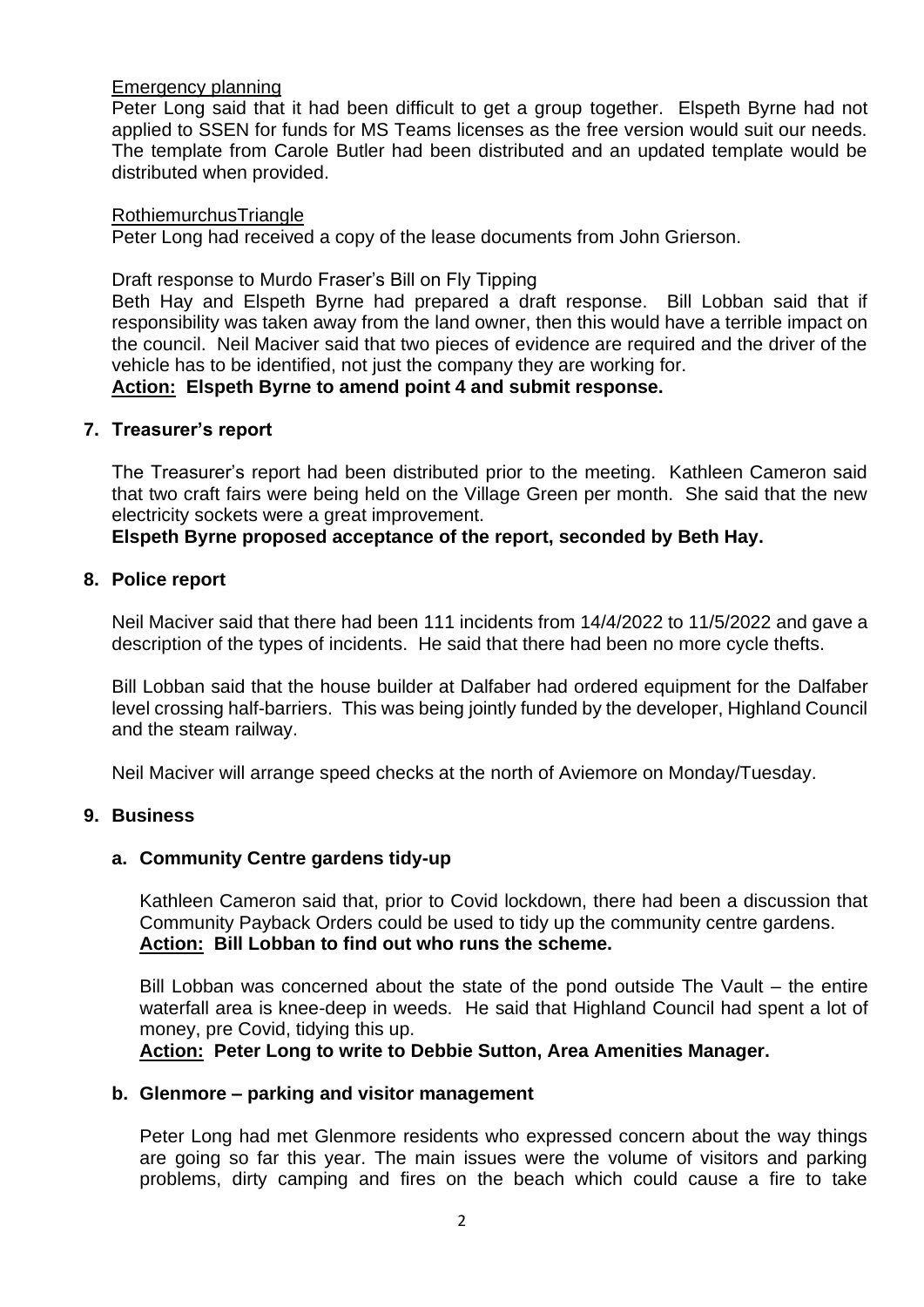hold. They expressed frustration that the main players – Highland Council and Forest and Land Scotland – have not resolved these issues.

Bill Lobban agreed that there is a problem. He said that there should be no overnight parking by the loch or on the roadside. The National Park, Forest and Land Scotland and the Highland Council had agreed on action in the past. The Council had intended to introduce parking charge on roadside. Bill Lobban said that they could introduce a by-law saying that no fires could be lit on the beach and/or we could supply barbecue areas.

#### **c. Lights on the Village Green**

Kathleen Cameron said that the information from a supplier had not yet been received and she would raise this at next month's meeting.

#### **10.Reports from other organisations**

#### **a. CNPA report**

Willie McKenna said that the Glenmore issues were as previously discussed. He said that there is a consultation taking place about the NMU route from Aviemore to Carrbridge.

#### **b. Highland Council report**

Bill Lobban said that he does not have a report as the Council is in recess.

#### **c. ACE board member report**

Kathleen Cameron said there was nothing to report.

#### **d. AGCT report** - none

## **11.AOCB**

Kathleen Cameron said that the local bins were unsightly. She said that Kingussie and Kincraig had painted theirs during lockdown and asked if AVCC would provide funds for paint. **Action: Bill Lobban to find out if Highland Council intends to replace the bins and let Peter Long know.**

**Elspeth Byrne proposed that if the bins are not going to be replaced then AVCC should pay for paint and brushes to allow for refurbishment. Seconded by Beth Hay.**

EB asked if should include the Treasurers report with mins on our Web site etc. Peter Long said she should.

Peter Long said that Liz Cowie is retiring. Lewis Hannah will take on her role. **Peter Long said that AVCC sends it's thanks to Liz Cowie for all her help and advice over the years. Action: Elspeth Byrne to amend distribution list.**

**12.Date of next meeting** – provisionally Thursday 9th June 2022

#### **13.Close 8.40pm**